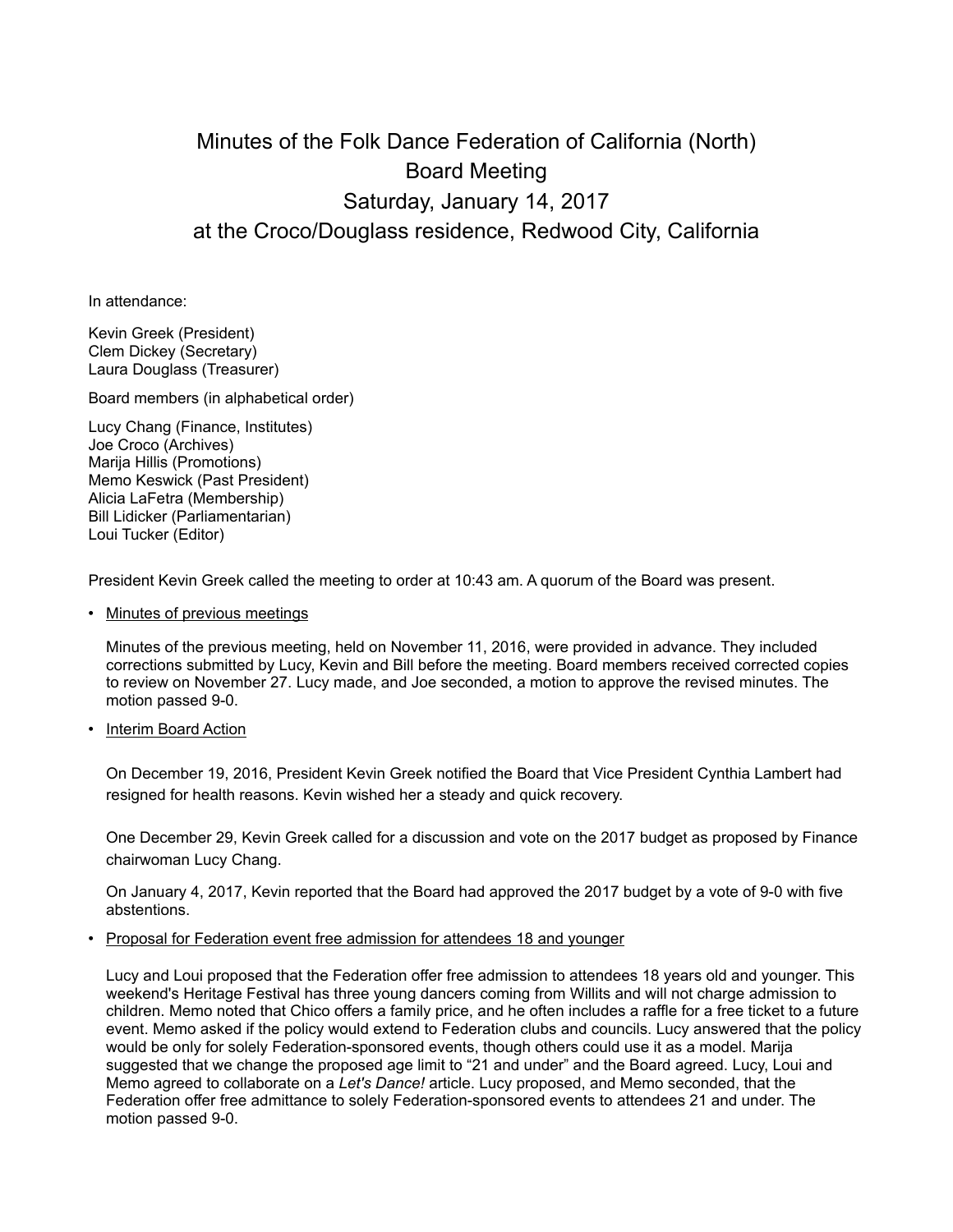Kevin noted that we have to avoid parents dropping children off and leaving, and Memo noted that the we should check with Ken Kaye about insurance ramifications. Clem noted that the issue of unaccompanied minors existed regardless of the admission policy. Bill noted that any discussion would be too late to affect the admission motion, which had already passed. Kevin will put the discussion of unaccompanied minors on the next meeting agenda.

## • Proposals for compensation of *Let's Dance!* printing costs in the 2017 budget

Loui projects that printing costs for *Let's Dance!* in 2017 will exceed the budget by about \$4000. A 10 issue contract might reduce the difference to \$3000. She has cut the page count from 24 to 20 by removing listings available on the Federation web site. We could further reduce costs by reducing the number of issues per year, by replacing color printing with black and white, or by finding a lower-cost printer. We could increase revenue by raising dues or by soliciting monthly sponsors (clubs or individuals) the issues, or by obtaining more advertisers..

Loui discovered that Minuteman Press in Sacramento will print for about the same price as the lowest cost San Jose printer (also Minuteman Press), but would not incur the \$50 shipping charge to our bulk mailer, who is also located in Sacramento. She chose not to use the Sacramento Minuteman Press as she would have no way of viewing a proof copy before printing. Cricket Rayburn's son-in-law has expressed interest in bidding on the printing but has not yet done so. Laura and Loui noted that we might poll members to determine their preferences. Such a poll might determine whether time-sensitive information – ads in particular – or "longterm" information was more popular.

More ad revenue would be hard to achieve. Clubs receive a 50% discount for ads, and businesses tend to prefer Internet advertising.

Loui proposed that we continue with the current format for now, and revisit the rate of expenditure in two or three months, after Loui and the Board have had time to further investigate the options. Bill and Memo agreed. The Board took no action.

• Officers Ball 2017

Loui has been unsuccessful trying to contact Chuck Bachmann of the Albany Veterans Hall. He is only scheduled in the office 3 hours per week, and his wife has cancer twice. Marija offered to drop by.

Lucy has had trouble contacting First United Methodist Church since the death of our regular contact, Bernadette Harland, in December. First United Methodist has not cashed our \$250 deposit check for the canceled Officers Ball 2016. They did cash our later \$100 donation.

Kevin noted that facilitron.com exists as a clearing house for rental venues, and particularly for school facilities.

• President (Kevin)

•

Kevin has filed a promotional plan with Marija for Bay Area Dance week, and is soliciting listings from clubs.

The ""North American Excellence Award" from Corporate America News mention at the previous meeting seems to be a commercial solicitation; Kevin will not pursue it.

Kevin has reappointed Vice President Cynthia Lambert; she is doing better after surgery and can attend meetings in Berkeley.

Craig Blackstone has agreed to serve as ad hoc Nominating Committee chairman.